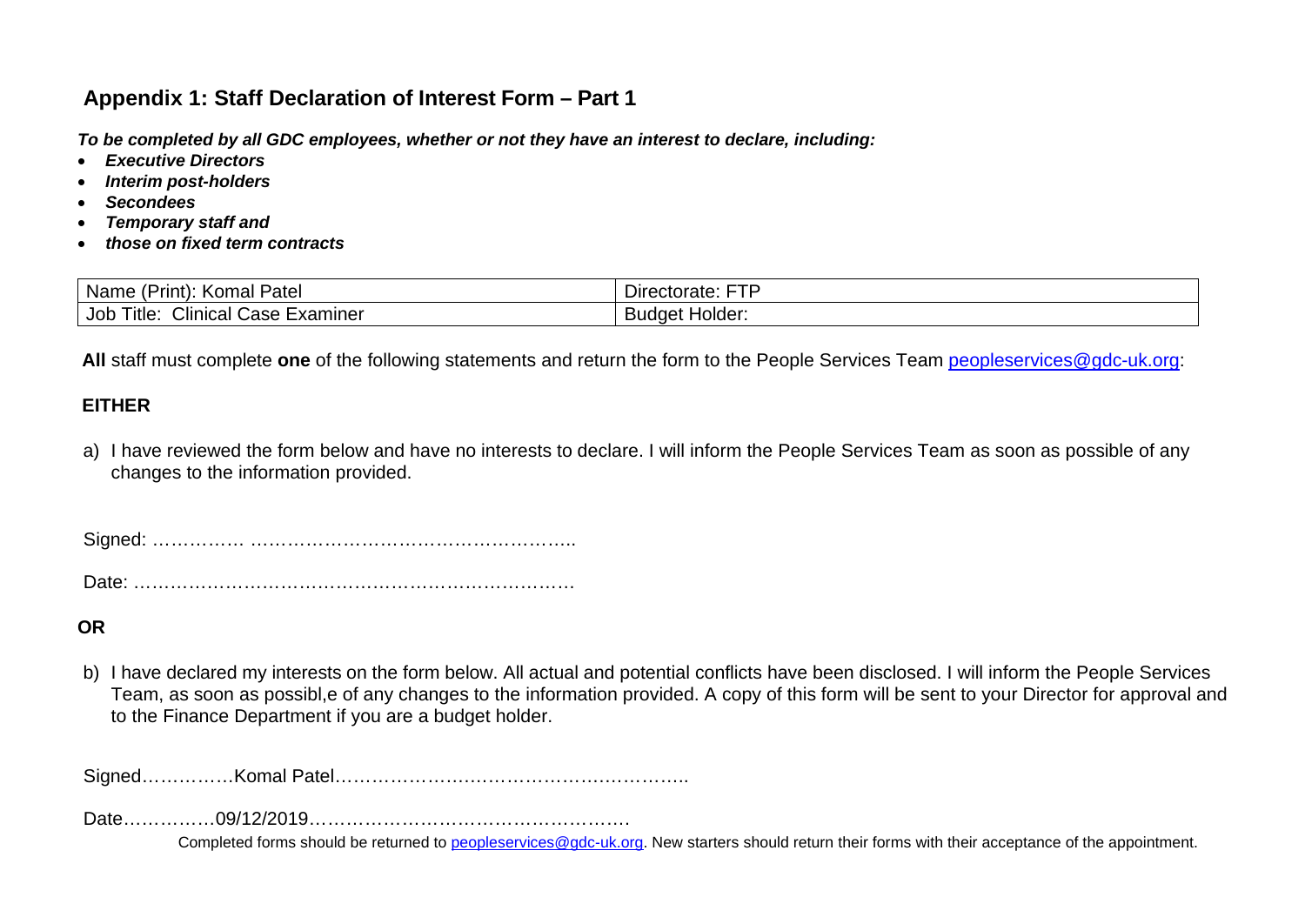## **Declaration of Interest Form – Part 2**

# **To be completed if you have an interest to declare**

| <b>Areas of interest</b>                                                                                                                                                              | Details relating to you                                                                      |
|---------------------------------------------------------------------------------------------------------------------------------------------------------------------------------------|----------------------------------------------------------------------------------------------|
|                                                                                                                                                                                       | (Also include any relevant details relating to a connected person as defined in the Managing |
|                                                                                                                                                                                       | Interests Policy for Staff)                                                                  |
| Give details of all paid employment outside the GDC                                                                                                                                   | None.                                                                                        |
| Why? All secondary employment must be declared and<br>approved                                                                                                                        |                                                                                              |
| Give details of all unpaid (including pro bono) work e.g.                                                                                                                             | None.                                                                                        |
| Roles in organisations associated with healthcare<br>$\bullet$                                                                                                                        |                                                                                              |
| Public service offices                                                                                                                                                                |                                                                                              |
| Roles of posts held in local or national<br>organisations                                                                                                                             |                                                                                              |
| <b>Trusteeships</b>                                                                                                                                                                   |                                                                                              |
| Why? Decisions need to be taken in an open and<br>transparent fashion, therefore, staff are required to declare<br>positions so that any perceived interests can be easily<br>managed |                                                                                              |

Completed forms should be returned to [peopleservices@gdc-uk.org.](mailto:peopleservices@gdc-uk.org) New starters should return their forms with their acceptance of the appointment.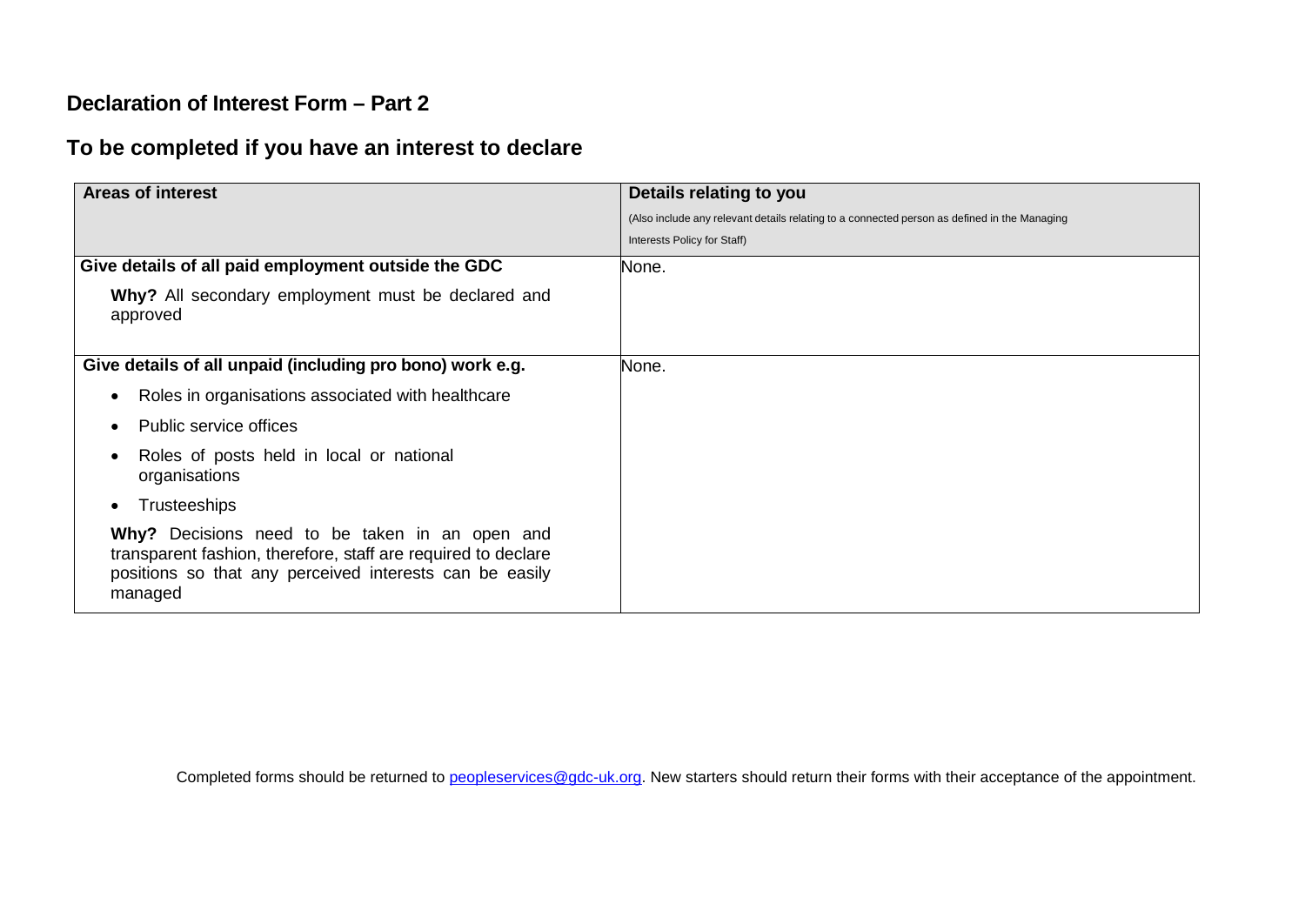# **Declaration of Interest Form – Part 2**

| <b>Areas of interest</b>                                                                                                                                                                                                                                                                                                      | Details relating to you                                                                      |
|-------------------------------------------------------------------------------------------------------------------------------------------------------------------------------------------------------------------------------------------------------------------------------------------------------------------------------|----------------------------------------------------------------------------------------------|
|                                                                                                                                                                                                                                                                                                                               | (Also include any relevant details relating to a connected person as defined in the Managing |
|                                                                                                                                                                                                                                                                                                                               | Interests Policy for Staff)                                                                  |
| A business that you or a connected person are involved in<br>which has a direct contract with the GDC or is a potential<br>contractor with the GDC.                                                                                                                                                                           | None.                                                                                        |
| Why? Staff members may derive benefit from such a<br>direct conflict and by declaring the relationship steps can<br>be taken to manage the situation.                                                                                                                                                                         |                                                                                              |
| All membership bodies and associations including<br>political parties, pressure groups and professional bodies<br>of which you are a member or are associated                                                                                                                                                                 | <b>British Dental Association</b>                                                            |
|                                                                                                                                                                                                                                                                                                                               | <b>Dental Protection</b>                                                                     |
|                                                                                                                                                                                                                                                                                                                               | The Royal College of Surgeons (Eng)                                                          |
| Why? Staff are free to engage in political activities or to<br>maintain associations with professional organisations.<br>Staff are required to declare such positions and give<br>assurance that they do not conflict with the GDC's statutory<br>functions, their duties, and the values and behaviours<br>expected of them. |                                                                                              |
| Do you have close personal ties with the GDC's<br>Council members, associates advisers, directors or<br>employees?                                                                                                                                                                                                            | None.                                                                                        |
| Why? Staff members who have close ties with Council<br>members, associates, advisors, directors or other<br>employees may be perceived as having an undue influence<br>on decisions. This must be declared so that it can be<br>managed in an open and transparent manner.                                                    |                                                                                              |

Completed forms should be returned to [peopleservices@gdc-uk.org.](mailto:peopleservices@gdc-uk.org) New starters should return their forms with their acceptance of the appointment.